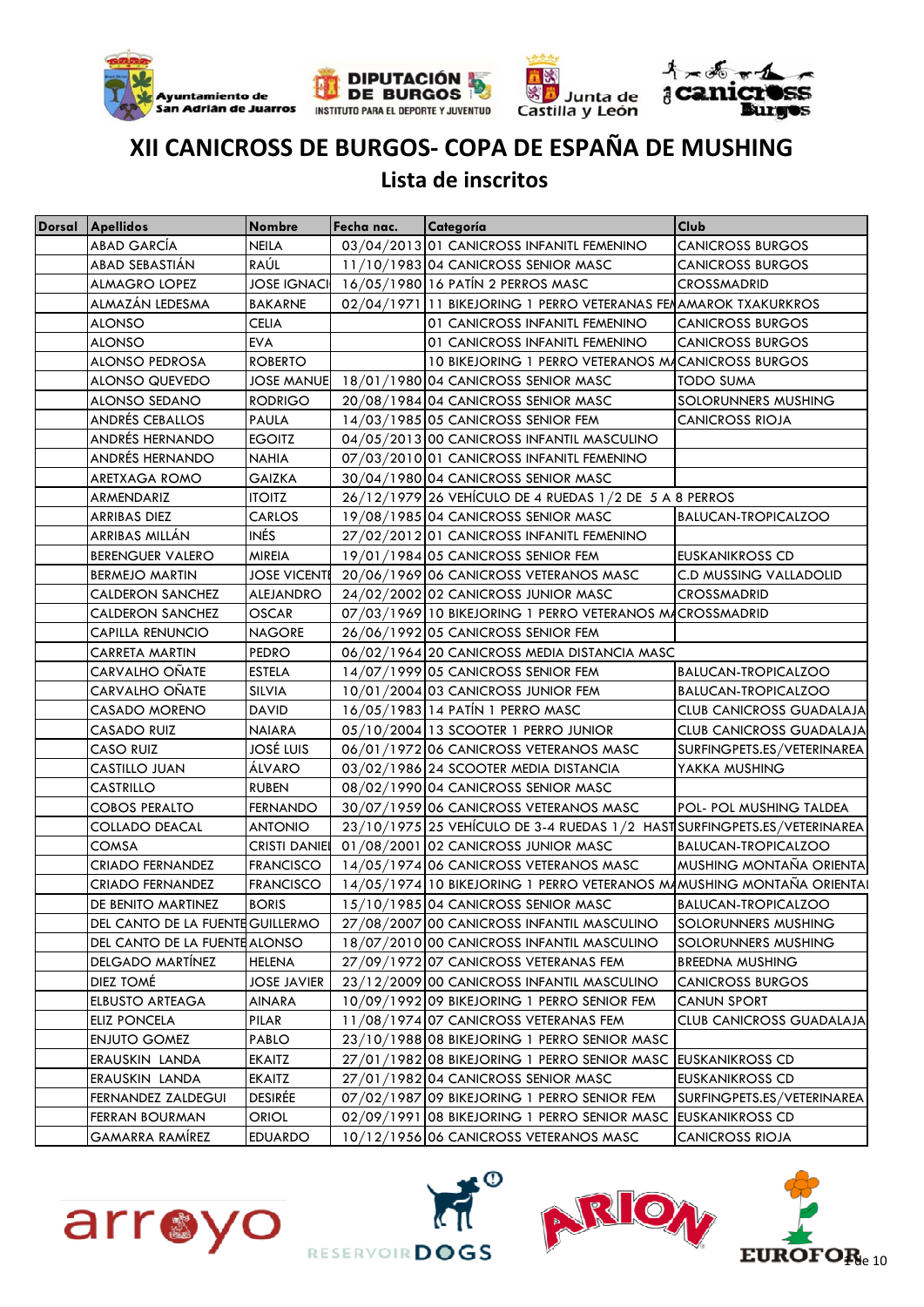







#### **Lista de inscritos**

| Dorsal Apellidos          | <b>Nombre</b>      | Fecha nac. | Categoría                                                                 | <b>Club</b>                |
|---------------------------|--------------------|------------|---------------------------------------------------------------------------|----------------------------|
| <b>GAMITO MUNILLA</b>     | <b>ISMAEL</b>      |            | 28/05/1985 04 CANICROSS SENIOR MASC                                       | <b>BREEDNA MUSHING</b>     |
| <b>GARCIA BELTRAN</b>     | JOSE.              |            | 13/11/1976 22 BIKEJORING MEDIA DISTANCIA MASC SURFINGPETS.ES/VETERINAREA  |                            |
| <b>GARCIA BELTRAN</b>     | <b>JOSE</b>        |            | 13/11/1976 14 PATÍN 1 PERRO MASC                                          | SURFINGPETS.ES/VETERINAREA |
| <b>GARCÍA COLLADO</b>     | <b>ESTEBAN</b>     |            | 04/10/1983 25 VEHÍCULO DE 3-4 RUEDAS 1/2 HAST SURFINGPETS.ES/VETERINAREA  |                            |
| <b>GARCIA FUENTES</b>     | <b>VALERIA</b>     |            | 29/11/2015 01 CANICROSS INFANITL FEMENINO                                 | SOLORUNNERS MUSHING        |
| GARCÍA GÓMEZ              | <b>JULIO</b>       |            | 26/12/1966 06 CANICROSS VETERANOS MASC                                    |                            |
| <b>GARCÍA RUBIO</b>       | <b>ESTELA</b>      |            | 02/03/1990 05 CANICROSS SENIOR FEM                                        | EUSKANIKROSS CD            |
| <b>GARCÍA SERRANO</b>     | <b>JOSÉ LUIS</b>   |            | 30/04/1974 14 PATÍN 1 PERRO MASC                                          | <b>CANICROSS BURGOS</b>    |
| <b>GARCÍA SERRANO</b>     | JOSÉ LUIS          |            | 30/04/1974 10 BIKEJORING 1 PERRO VETERANOS MACANICROSS BURGOS             |                            |
| <b>GARCIA URQUIJO</b>     | JOSEBA             |            | 13/04/1984 08 BIKEJORING 1 PERRO SENIOR MASC SENBAL TEAM                  |                            |
| <b>GARCIA VILUMBRALES</b> | <b>HECTOR</b>      |            | 23/08/1983 17 VEHÍCULO DE 3 O 4 RUEDAS CON 4 SOLORUNNERS MUSHING          |                            |
| <b>GIL REMÓN</b>          | ASIER              |            | 26/09/1989 22 BIKEJORING MEDIA DISTANCIA MASC                             |                            |
| <b>GOMEZ BLANCO</b>       | JORGE              |            | 11/01/1979 22 BIKEJORING MEDIA DISTANCIA MASCGALGADAS CANICROSS ASTUR     |                            |
| <b>GÓMEZ LECUE</b>        | MIKEL              |            | 08/03/1987 04 CANICROSS SENIOR MASC                                       | PERDERISTAS                |
| <b>GÓMEZ LECUE</b>        | <b>MIKEL</b>       |            | 08/03/1987 20 CANICROSS MEDIA DISTANCIA MASC PERDERISTAS                  |                            |
| <b>GONZALEZ GARCIA</b>    | <b>JON</b>         |            | 16/11/1983 16 PATÍN 2 PERROS MASC                                         |                            |
| <b>GONZALEZ GUTIÉRREZ</b> | <b>RICARDO</b>     |            | 08/07/1982 04 CANICROSS SENIOR MASC                                       | <b>CANICROSS RIOJA</b>     |
| <b>GONZALEZ PONS</b>      | <b>SERGIO</b>      |            | 15/10/1979 04 CANICROSS SENIOR MASC                                       |                            |
| <b>GURREA IGLESIAS</b>    | ARANTXA            |            | 22/12/1976 07 CANICROSS VETERANAS FEM                                     | <b>CANICROSS RIOJA</b>     |
| HERNANDEZ BERNARDO        | <b>VICTORIA</b>    |            | 26/08/1990 05 CANICROSS SENIOR FEM                                        | MUSHING ATLETISMO ARROYO   |
| <b>HERNANDO SARACIBAR</b> | <b>JOSE MIGUEL</b> |            | 09/01/1986 08 BIKEJORING 1 PERRO SENIOR MASC CANICROSS BURGOS             |                            |
| <b>HERNANDO SARACIBAR</b> | <b>JOSE MIGUEL</b> |            | 09/01/1986 04 CANICROSS SENIOR MASC                                       | <b>CANICROSS BURGOS</b>    |
| <b>HERRERO RDRIGUEZ</b>   | <b>ROBERTO</b>     |            | 28/07/1991 04 CANICROSS SENIOR MASC                                       |                            |
| <b>HUERGO CELAYA</b>      | <b>AITOR</b>       |            | 14/07/1977 26 VEHÍCULO DE 4 RUEDAS 1/2 DE 5 A HIKE TOLOSALDEA KIROL KLUBA |                            |
| <b>HUMADA CASTRO</b>      | LETICIA            |            | 28/01/1987 05 CANICROSS SENIOR FEM                                        |                            |
| <b>JUEZ CARRETON</b>      | LIBERTAD           |            | 30/04/1982 05 CANICROSS SENIOR FEM                                        | <b>CANICROSS BURGOS</b>    |
| LARRAZABAL PALACIO        | <b>JOSE FELIPE</b> |            | 01/11/1971 10 BIKEJORING 1 PERRO VETERANOS MACANUN SPORT                  |                            |
| LERIN ALONSO              | <b>ROBERTO</b>     |            | 12/05/1981 04 CANICROSS SENIOR MASC                                       | <b>BREEDNA MUSHING</b>     |
| LOBATTO VERDE             |                    |            | CARLOS MIG 19/05/1975 06 CANICROSS VETERANOS MASC                         | CLUB ATLETISMO LEON        |
| <b>MANERO MANERO</b>      | LUIS FERNANI       |            | 20/11/1969 06 CANICROSS VETERANOS MASC                                    |                            |
| <b>MARTÍN CASTILLO</b>    | <b>ELENA</b>       |            | 09/05/1988 09 BIKEJORING 1 PERRO SENIOR FEM                               | <b>CROSSMADRID</b>         |
| MARTÍN MARIJUAN           | <b>MARINA</b>      |            | 21/04/1975 09 BIKEJORING 1 PERRO SENIOR FEM                               | <b>CANICROSS BURGOS</b>    |
| <b>MARTINEZ CEBRIAN</b>   | <b>ROBERTO</b>     |            | 27/04/1969 06 CANICROSS VETERANOS MASC                                    | RABANERA DEL PINAR         |
| MATE IGLESIAS             | <b>RICARDO</b>     |            | 04/07/1991 04 CANICROSS SENIOR MASC                                       |                            |
| MEDIAVILLA GUTIÉRREZ      | <b>REBECA</b>      |            | 26/06/1978 07 CANICROSS VETERANAS FEM                                     | <b>CANICROSS BURGOS</b>    |
| MENÉNDEZ LUNA             | JOSÍAS             |            | 09/10/2004 13 SCOOTER 1 PERRO JUNIOR                                      | <b>CANICROSS BURGOS</b>    |
| MENÉNDEZ LUNA             | <b>ESDRAS</b>      |            | 14/11/2007 00 CANICROSS INFANTIL MASCULINO                                | <b>CANICROSS BURGOS</b>    |
| MENÉNDEZ LUNA             | <b>EUNICE</b>      |            | 01/09/2006 01 CANICROSS INFANITL FEMENINO                                 | <b>CANICROSS BURGOS</b>    |
| MENÉNDEZ SADORNIL         | ADRIÁN             |            | 21/11/1982 04 CANICROSS SENIOR MASC                                       | <b>CANICROSS BURGOS</b>    |
| MONTOYA LAGUNA            | JOSE               |            | 25/12/1987 08 BIKEJORING 1 PERRO SENIOR MASC                              | <b>CROSSMADRID</b>         |
| MOYA TEBAR                | SANTIAGO A         |            | 17/09/2000 02 CANICROSS JUNIOR MASC                                       | <b>BALUCAN-TROPICALZOO</b> |
| NAVIA ZAFRA               | IVÁN               |            | 15/12/1984 22 BIKEJORING MEDIA DISTANCIA MASCGALGADAS CANICROSS ASTUR     |                            |
| NEIRA CARRASCO            | DAVID              |            | 14/04/1974 06 CANICROSS VETERANOS MASC                                    | <b>BREEDNA MUSHING</b>     |
| OLMO BELLO                | <b>OSCAR</b>       |            | 28/12/1971 06 CANICROSS VETERANOS MASC                                    | C.D.Valladolid Mushing     |
| ORTEGA LOPEZ              | <b>MIGUEL ANG</b>  |            | 18/06/1958 06 CANICROSS VETERANOS MASC                                    | <b>CANICROSS BURGOS</b>    |
| <b>ORTEGA PALACIOS</b>    | <b>RODRIGO</b>     |            | 26/02/1985 08 BIKEJORING 1 PERRO SENIOR MASC                              | <b>CANICROSS BURGOS</b>    |
| ORTEGA PALACIOS           | <b>RODRIGO</b>     |            | 26/02/1985 04 CANICROSS SENIOR MASC                                       | <b>CANICROSS BURGOS</b>    |







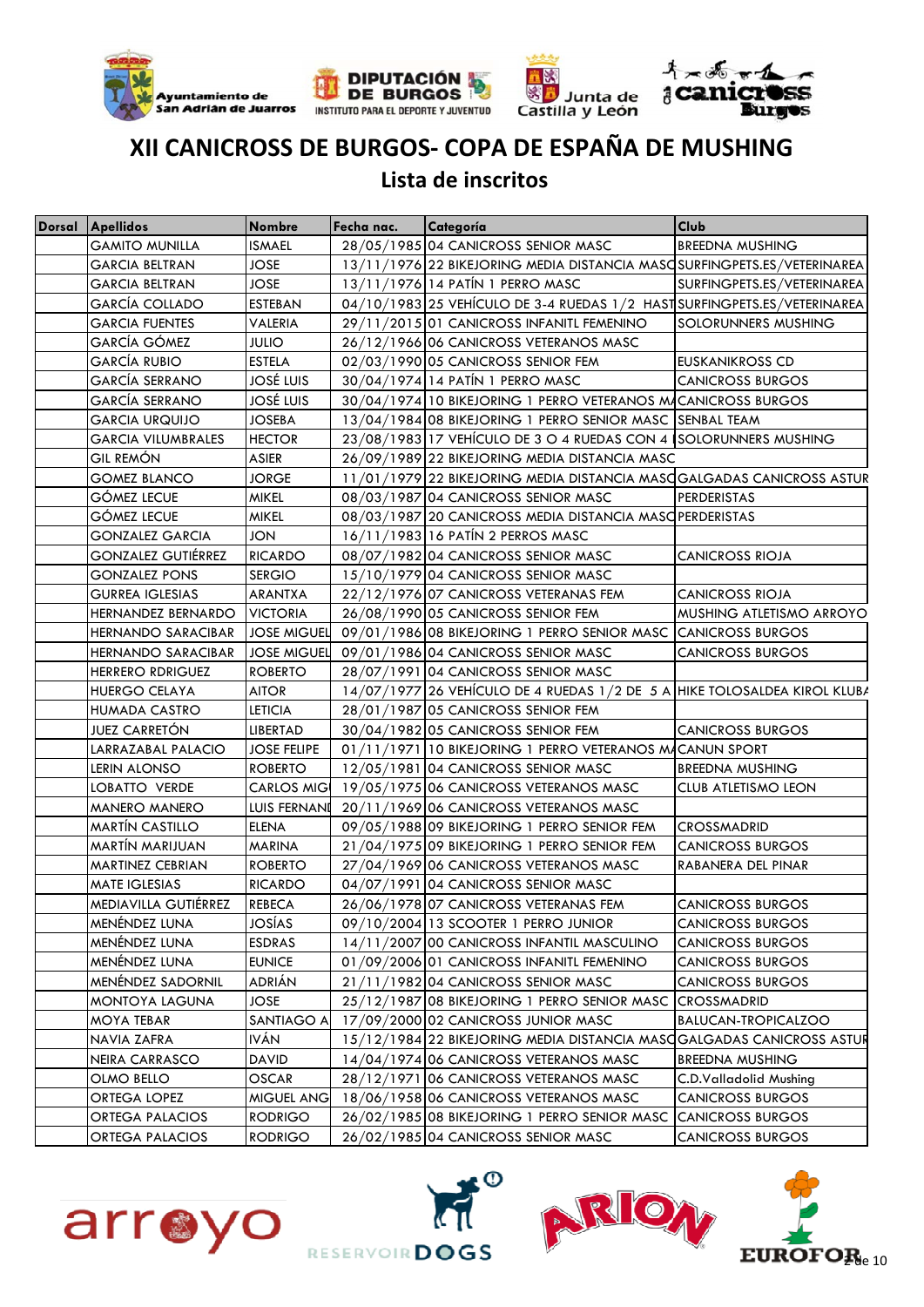







#### **Lista de inscritos**

| <b>Dorsal Apellidos</b>         | <b>Nombre</b>      | Fecha nac. | Categoría                                                                | <b>Club</b>                |
|---------------------------------|--------------------|------------|--------------------------------------------------------------------------|----------------------------|
| PALACIOS PALACÍN                | <b>ERIC</b>        |            | 14/07/2008 00 CANICROSS INFANTIL MASCULINO                               | <b>CANICROSS BURGOS</b>    |
| PEREZ APARICIO                  | <b>PAULA</b>       |            | 26/01/2004 13 SCOOTER 1 PERRO JUNIOR                                     | SURFINGPETS.ES/VETERINAREA |
| PEREZ BORRAGAN                  | <b>ALBERTO</b>     |            | 30/03/1974 25 VEHÍCULO DE 3-4 RUEDAS 1/2 HAST SURFINGPETS.ES/VETERINAREA |                            |
| PINO GONZALEZ                   | <b>MIKEL</b>       |            | 27/08/1985 04 CANICROSS SENIOR MASC                                      |                            |
| PUENTES ALAMOS                  | <b>JOSE</b>        |            | 09/10/1982 04 CANICROSS SENIOR MASC                                      | <b>CANICROSS RIOJA</b>     |
| <b>REJON</b>                    | LUIS MIGUEL        |            | 02/01/1974 26 VEHÍCULO DE 4 RUEDAS 1/2 DE 5 A 8 PERROS                   |                            |
| RENEDO GONZALEZ                 | MARCO              |            | 29/04/1986 04 CANICROSS SENIOR MASC                                      | <b>BALUCAN-TROPICALZOO</b> |
| RINCÓN BLANCO                   | <b>MARCOS</b>      |            | 01/06/1985 08 BIKEJORING 1 PERRO SENIOR MASC C.D MUSSING VALLADOLID      |                            |
| RODRÍGUEZ CALDERÓN              | MIGUEL ÁNG         |            | 03/08/1972 10 BIKEJORING 1 PERRO VETERANOS MASC                          |                            |
| RODRÍGUEZ GONZÁLEZ              | <b>ALBERTO</b>     |            | 19/12/1987 04 CANICROSS SENIOR MASC                                      |                            |
| RODRIGUEZ LLAVE                 | <b>JUAN ISMAEL</b> |            | 20/08/1986 08 BIKEJORING 1 PERRO SENIOR MASC CROSSMADRID                 |                            |
| RODRÍGUEZ MARTÍNEZ              | SARA               |            | 13/07/1995 09 BIKEJORING 1 PERRO SENIOR FEM                              | <b>TEAM HUSSE MUSHING</b>  |
| ROMO DELGADO                    | YAREL              |            | 16/08/2012 00 CANICROSS INFANTIL MASCULINO                               |                            |
| ROMO DELGADO                    | YAREL              |            | 16/08/2012 00 CANICROSS INFANTIL MASCULINO                               |                            |
| ROMO URBINA                     | <b>ROBERTO</b>     |            | 12/06/1982 04 CANICROSS SENIOR MASC                                      | <b>CANICROSS RIOJA</b>     |
| <b>RONDA</b>                    | <b>FERNANDO</b>    |            | 19/11/1977 20 CANICROSS MEDIA DISTANCIA MASC MIERCOLES A CORRER          |                            |
| <b>RUBIO ACITORES</b>           | <b>BENITO</b>      |            | 15/11/1961 22 BIKEJORING MEDIA DISTANCIA MASCCANICROSS BURGOS            |                            |
| <b>RUBIO ACITORES</b>           | <b>BENITO</b>      |            | 15/11/1961 10 BIKEJORING 1 PERRO VETERANOS MACANICROSS BURGOS            |                            |
| <b>RUBIO SAINZ</b>              | ELENA              |            | 06/04/1988 09 BIKEJORING 1 PERRO SENIOR FEM                              | <b>CANICROSS BURGOS</b>    |
| <b>RUBIO SAINZ</b>              | <b>ELENA</b>       |            | 06/04/1988 17 VEHÍCULO DE 3 O 4 RUEDAS CON 4 CANICROSS BURGOS            |                            |
| <b>RUIZ FERNANDEZ</b>           | SARA               |            | 21/12/1993 05 CANICROSS SENIOR FEM                                       |                            |
| SALGUERO RODRÍGUEZ              | <b>JAVIER</b>      |            | 11/03/1975 20 CANICROSS MEDIA DISTANCIA MASC                             |                            |
| <b>SANCHEZ RODRIGUEZ</b>        | <b>ROSARIO</b>     |            | 01/08/1968 11 BIKEJORING 1 PERRO VETERANAS FEACROSSMADRID                |                            |
| SANTAMARIA RUEDA                | <b>OSCAR</b>       |            | 17/06/1971 06 CANICROSS VETERANOS MASC                                   | UNO PUBLICIDAD TRAGALEGUA  |
| SANTANA JUEZ                    | VERA               |            | 18/11/2014 01 CANICROSS INFANITL FEMENINO                                | <b>CANICROSS BURGOS</b>    |
| SANZ RUIZ                       | JOEL               |            | 05/06/1990 16 PATIN 2 PERROS MASC                                        | <b>CANICROSS BURGOS</b>    |
| <b>SANZ RUIZ</b>                | <b>MARIA</b>       |            | 20/06/2010 01 CANICROSS INFANITL FEMENINO                                | <b>CANICROSS BURGOS</b>    |
| <b>SANZ RUIZ</b>                | ARIA               |            | 03/01/2015 01 CANICROSS INFANITL FEMENINO                                | <b>CANICROSS BURGOS</b>    |
| SANZ SEDANO                     | <b>DIEGO</b>       |            | 30/04/1986 04 CANICROSS SENIOR MASC                                      |                            |
| SASTRE GONZALEZ                 | LAURA              |            | 07/10/1986 05 CANICROSS SENIOR FEM                                       | SOLORUNNERS MUSHING        |
| <b>SEMINARIO RIVAS</b>          | MARLY              |            | 17/06/1980 05 CANICROSS SENIOR FEM                                       | CROSSMADRID                |
| <b>SORRON IBARRA</b>            | LARRAITZ           |            | 11/12/1983 16 PATIN 2 PERROS MASC                                        | <b>ZAZPI LAGUN</b>         |
| <b>SORRON IBARRA</b>            | LARRAITZ           |            | 11/12/1983 09 BIKEJORING 1 PERRO SENIOR FEM                              | <b>ZAZPI LAGUN</b>         |
| <b>TALANCO HEREDA</b>           | <b>FCO JAVIER</b>  |            | 26/08/1981 08 BIKEJORING 1 PERRO SENIOR MASC CROSSMADRID                 |                            |
| <b>TORRES GARCÍA</b>            | <b>FRANCISCO</b>   |            | 17/11/1970 20 CANICROSS MEDIA DISTANCIA MASC CLUB CANICROSS GUADALAJAI   |                            |
| <b>UNCETA SERRATO</b>           | <b>JAVIER</b>      |            | 31/03/1965 24 SCOOTER MEDIA DISTANCIA                                    | <b>CANICROSS BURGOS</b>    |
| UNCETA SERRATO                  | JAVIER             |            | 31/03/1965 14 PATIN 1 PERRO MASC                                         | <b>CANICROSS BURGOS</b>    |
| UNCETA VALDEOLMILLOS HECTOR     |                    |            | 18/08/2009 00 CANICROSS INFANTIL MASCULINO                               | <b>CANICROSS BURGOS</b>    |
| URTASUN PEREZ                   | <b>JUAN BAUTIS</b> |            | 27/12/1976 16 PATÍN 2 PERROS MASC                                        | NAVARMUSHING               |
| URTASUN RUIZ                    | LEIRE              |            | 07/11/2006 01 CANICROSS INFANITL FEMENINO                                | NAVARMUSHING               |
| VALDEOLMILLOS ROLDAN MARIA JOSE |                    |            | 16/09/1970 11 BIKEJORING 1 PERRO VETERANAS FEACANICROSS BURGOS           |                            |
| <b>VICARIO LARA</b>             | <b>JOSE ANTON</b>  |            | 06/08/1971 06 CANICROSS VETERANOS MASC                                   | BICICLETAS SAN BRUNO       |
| <b>VICENTE ARTIEDA</b>          | IBAN               |            | 22/06/1977 10 BIKEJORING 1 PERRO VETERANOS MAMUSHING MONCAYO             |                            |
| <b>VICENTE CHAVARRI</b>         | SARA               |            | 04/02/1980 09 BIKEJORING 1 PERRO SENIOR FEM                              | EUSKANIKROSS CD            |
| <b>VICENTE ZABALA</b>           | ARKAITZ            |            | 31/12/2003 02 CANICROSS JUNIOR MASC                                      | MUSHING MONCAYO            |
| <b>ZABALA RODRIGUEZ</b>         | <b>IZASKUN</b>     |            | 29/07/1979 09 BIKEJORING 1 PERRO SENIOR FEM                              | MUSHING MONCAYO            |
| ZARATE BASAÑEZ                  | <b>INIGO</b>       |            | 30/11/1994 04 CANICROSS SENIOR MASC                                      | AMAROK TXAKURKROS          |